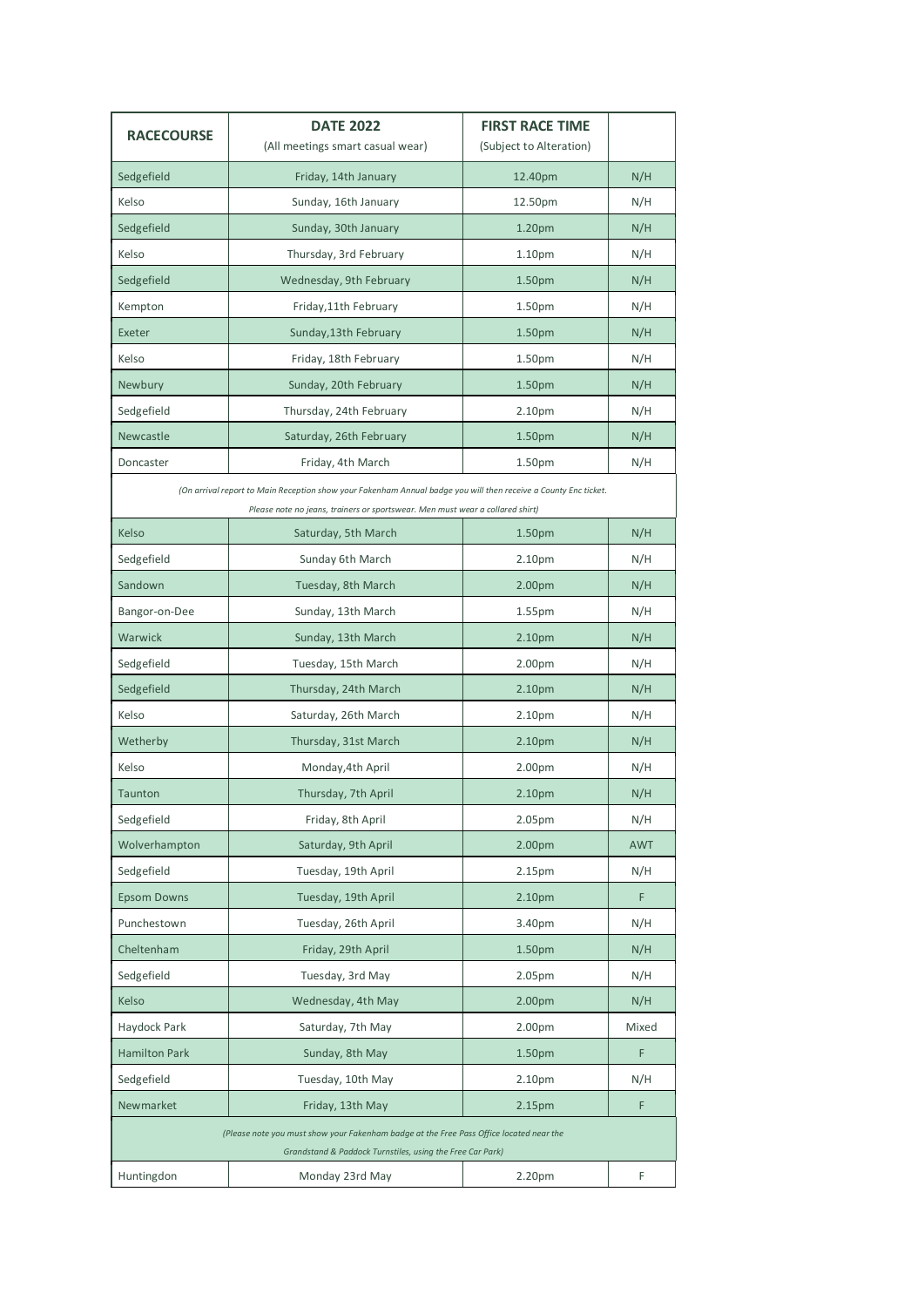|                                                                                                           | (No access to Annual Members Bar. Car Parking is Free)                                                   |                              |            |  |  |  |
|-----------------------------------------------------------------------------------------------------------|----------------------------------------------------------------------------------------------------------|------------------------------|------------|--|--|--|
| Kelso                                                                                                     | Sunday, 29th May                                                                                         | 2.15pm                       | N/H        |  |  |  |
| Fontwell                                                                                                  | Wednesday, 8th June                                                                                      | 2.05pm                       | N/H        |  |  |  |
| (limited car parking in centre of course @ a charge of £5 or Free Car Park located at post code BN18 0SX) |                                                                                                          |                              |            |  |  |  |
| Salisbury                                                                                                 | Sunday, 12th June                                                                                        | 2.10pm                       | F          |  |  |  |
| Windsor                                                                                                   | Monday, 13th June (Evening Meeting)                                                                      | 5.10pm                       | F          |  |  |  |
| Hexham                                                                                                    | Sunday, 19th June                                                                                        | 2.20pm                       | N/H        |  |  |  |
| Great Yarmouth                                                                                            | Friday, 24th June                                                                                        | 2.20pm                       | F          |  |  |  |
| Hickstead                                                                                                 | Saturday, 25th June (Al Shira'aa Hickstead Derby)                                                        | 8.00am onwards (see website) |            |  |  |  |
| Cartmel                                                                                                   | Sunday, 26th June                                                                                        | 2.30pm                       | N/H        |  |  |  |
| <b>Bath</b>                                                                                               | Wednesday 29th June                                                                                      | 2.10 <sub>pm</sub>           | F          |  |  |  |
| Market Rasen                                                                                              | Sunday, 3rd July                                                                                         | 2.15pm                       | N/H        |  |  |  |
|                                                                                                           | (Access to all enclosures via County Entrance. No access to Limber Hill Bar. Parking in County Car Park) |                              |            |  |  |  |
| Stratford-on-Avon                                                                                         | Sunday, 10th July                                                                                        | 2,20pm                       | N/H        |  |  |  |
| Catterick Bridge                                                                                          | Wednesday, 13th July                                                                                     | 2.30 <sub>pm</sub>           | F          |  |  |  |
| Lingfield Park                                                                                            | Wednesday, 13th July                                                                                     | 2.20pm                       | F          |  |  |  |
| Ripon                                                                                                     | Saturday 16th July                                                                                       | 1.55 <sub>pm</sub>           | F          |  |  |  |
|                                                                                                           | (excludes admission to annual members bar) Please note: no denim, shorts, trainers, t-shirts allowed     |                              |            |  |  |  |
| Newton Abbot                                                                                              | Sunday, 17th July                                                                                        | 2.20pm                       | N/H        |  |  |  |
| Chelmsford City                                                                                           | Tuesday, 19th July (Evening Meeting)                                                                     | 5.20pm                       | <b>AWT</b> |  |  |  |
| Leicester                                                                                                 | Wednesday 20th July (Evening Meeting)                                                                    | 5.55pm                       | F          |  |  |  |
| Uttoxeter                                                                                                 | Sunday, 24th July                                                                                        | 2.20pm                       | N/H        |  |  |  |
| Hickstead                                                                                                 | Saturday, 30th July (Longines Royal International)                                                       | 8.00am onwards (see website) |            |  |  |  |
| Great Yarmouth                                                                                            | Wednesday, 3rd August (Evening Meeting)                                                                  | 5.10pm                       | F          |  |  |  |
| Worcester                                                                                                 | Tuesday, 23rd August                                                                                     | 2.15pm                       | N/H        |  |  |  |
| Newmarket                                                                                                 | Friday, 26th August (same conditions apply)                                                              | 2.20pm                       | F          |  |  |  |
| Sedgefield                                                                                                | Thursday, 1st September                                                                                  | 2.20pm                       | N/H        |  |  |  |
| Perth                                                                                                     | Monday, 5th September                                                                                    | 2.05pm                       | N/H        |  |  |  |
| <b>Chelmsford City</b>                                                                                    | Thursday, 8th September (Evening Meeting)                                                                | 5.30pm                       | <b>AWT</b> |  |  |  |
| Musselburgh                                                                                               | Sunday, 11th September                                                                                   | 2.00pm                       | F          |  |  |  |
| Kelso                                                                                                     | Wednesday, 14th September (Evening Meeting)                                                              | 5.30pm                       | N/H        |  |  |  |
| Plumpton                                                                                                  | Sunday, 18th September                                                                                   | 2.05 <sub>pm</sub>           | N/H        |  |  |  |
|                                                                                                           | Access to Grandstand & Paddock and Picnic Enclosures only)                                               |                              |            |  |  |  |
| Sedgefield                                                                                                | Tuesday, 27th September                                                                                  | 2.00pm                       | N/H        |  |  |  |
| Southwell                                                                                                 | Tuesday, 27th September                                                                                  | 2.05pm                       | N/H        |  |  |  |
| Kelso                                                                                                     | Sunday, 2nd October                                                                                      | 2.10pm                       | N/H        |  |  |  |
| Leicester                                                                                                 | Tuesday 4th October                                                                                      | 2.10 <sub>pm</sub>           | F          |  |  |  |
| Sedgefield                                                                                                | Wednesday, 5th October                                                                                   | 2.05pm                       | N/H        |  |  |  |
| Ludlow                                                                                                    | Wednesday, 5th October                                                                                   | 2.15 <sub>pm</sub>           | N/H        |  |  |  |
| Hexham                                                                                                    | Saturday, 8th October                                                                                    | 2.20pm                       | N/H        |  |  |  |
| Kelso                                                                                                     | Saturday, 22nd October                                                                                   | 2.10pm                       | N/H        |  |  |  |